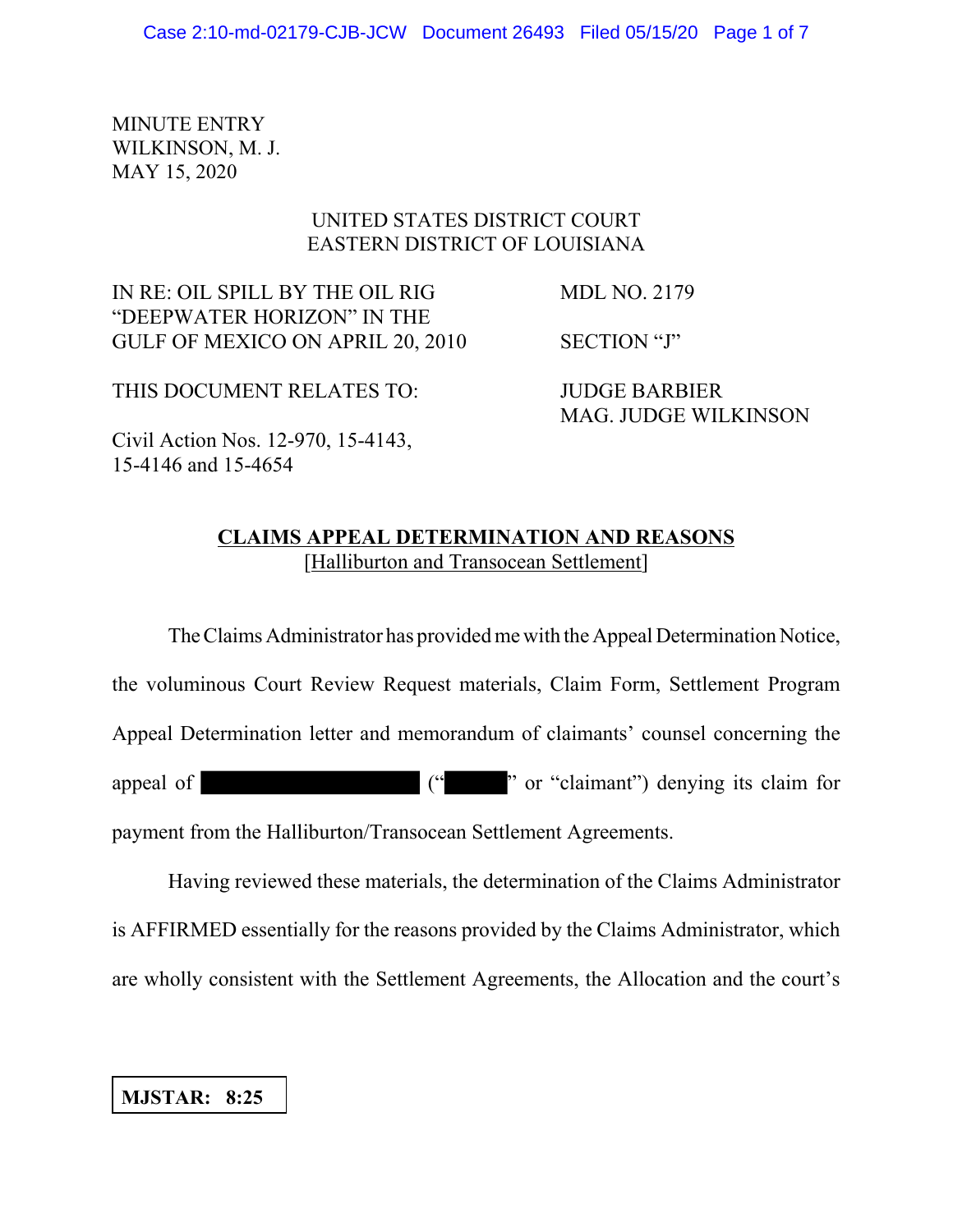#### Case 2:10-md-02179-CJB-JCW Document 26493 Filed 05/15/20 Page 2 of 7

orders approving the Settlement Agreements, the Distribution Model and the law supporting them. No basis requiring a different result has been provided.

The Claims Administrator originally determined that was not eligible for compensation because the claims it settled with the court-appointed neutrals were ineligible claim types.<sup>1</sup> In his appeal determination, the Claims Administrator determined that claimant was ineligible for several reasons: (1) 's claim that it settled with the court-appointed neutrals was for business economic loss; it made no claim and was not previously compensated for physical damage to Coastal Real Property or Wetlands Real Property, and the Distribution Model does not assign any value to claims that have not received compensatory damages or for which no claim to receive such damages remains pending; (2) the Halliburton/Transocean Settlements Program is limited by the 1:1 punitive to compensatory damages standard as set out in Exxon Shipping Co. v. Baker, 554 U.S. 471, 513 (2008), and claimant failed to make a claim for or provide documentation sufficient to determine that it was eligible for compensatory damages due to physical damage to its property; (3) the claimant does not own the property at issue, but instead has overriding royalty interests in oil and gas leases; thus, it cannot state a Wetlands Real Property claim, which is reserved for owners under the Distribution

<sup>&</sup>lt;sup>1</sup> Determination Notice.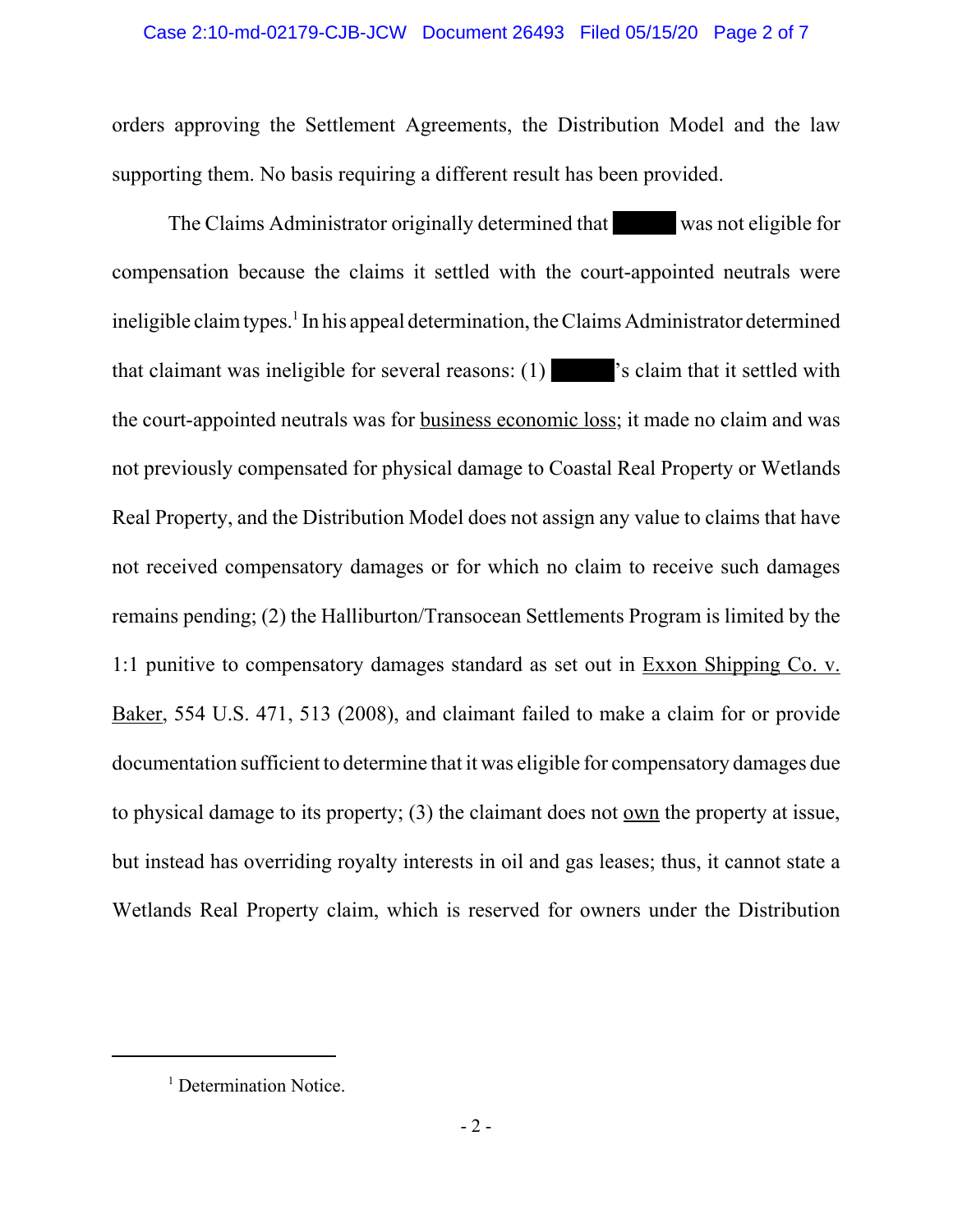Model; (4) the property is outside the Wetlands Real Property Claim Zone; and (5) the property is outside of the Coastal Real Property Claim Zone.<sup>2</sup>

In its Court Review Request,<sup>3</sup> argues that (1) its royalty oil and gas leases are real property interests as a matter of  $law$ ;  $(2)$  in its complaint in its individual case in the MDL, it made a claim for "Loss or Damage to Real or Personal Property;"<sup>5</sup> (3) its property was oiled and was included in Shoreline Cleanup Assessment Teams ("SCAT") and Natural Resources Damage Assessment ("NRDA") maps;<sup>6</sup>(4) it meets the definition for a member of the New Class as stated in the Settlement Agreements;<sup>7</sup> (5) the Deepwater Horizon Damage Assessment and Restoration Plan maps show that its property was oiled;<sup>8</sup> and (6) the Claims Administrator mischaracterized the procedure for compensating claimants.<sup>9</sup> attaches the Claims Administrator's appeal

<sup>&</sup>lt;sup>2</sup> Appeal Determination Notice. The Claims Administrator also noted that claimant failed to object to the New Class Distribution Model, and thus cannot raise an objection now.

 $3$  Beginning on Page 405, the pages in the Court Review Request are flipped upside-down. The flipped documents can also be found in the original Claim Form, and I have attached that as well.

<sup>4</sup> Court Review Request, Counsel's Memorandum at p. 1.

<sup>&</sup>lt;sup>5</sup> Id. (citing Record Doc. No. 1 at p. 6 in v. BP Exploration  $\&$ Production, Inc. et al., C.A. No. (E.D. La. 2013)).

<sup>6</sup> Court Review Request, Counsel's Memorandum at p. 2.

 $\frac{7}{10}$ .

<sup>&</sup>lt;sup>8</sup> Id. at p. 3.

 $9$   $\underline{\text{Id}}$ .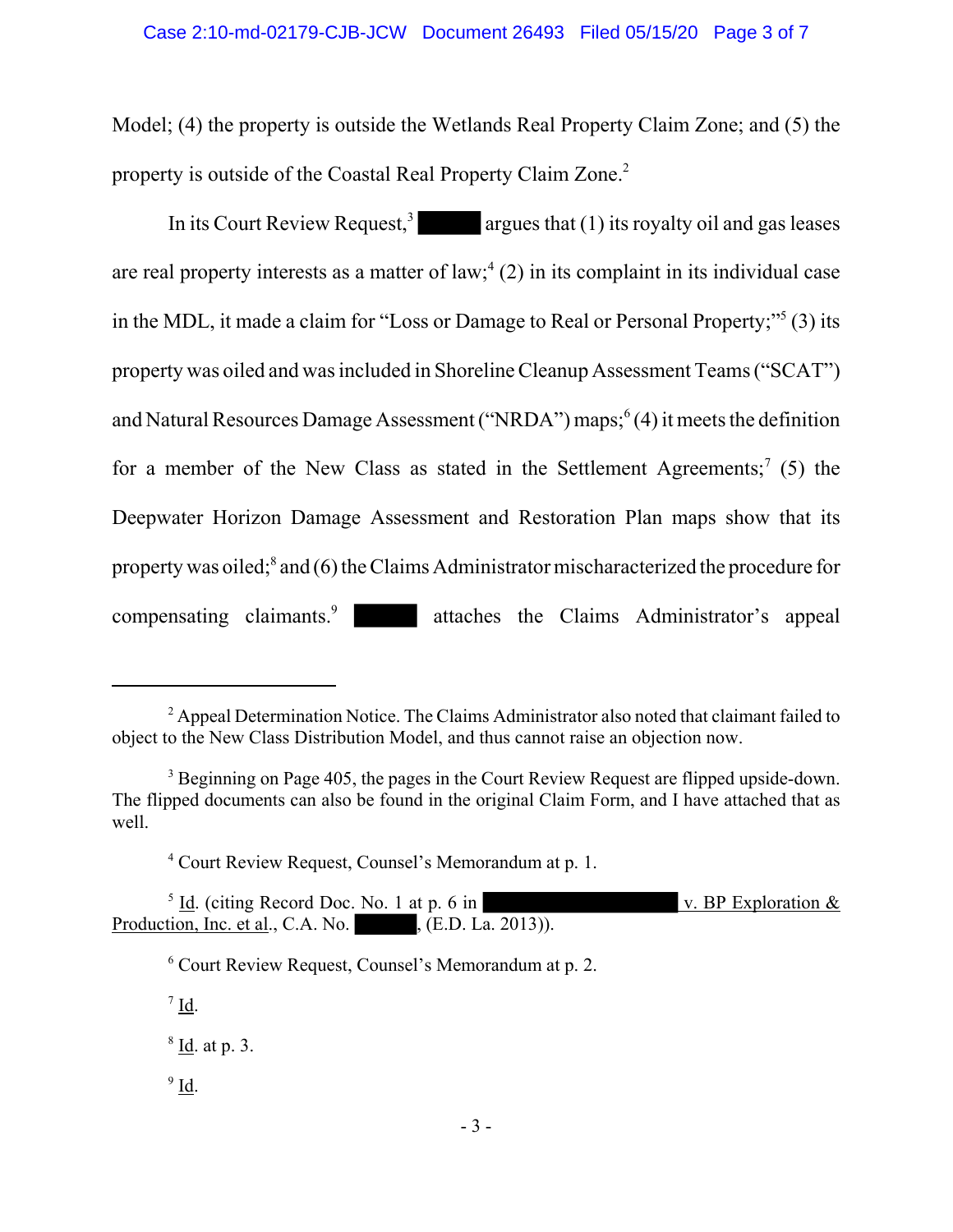### Case 2:10-md-02179-CJB-JCW Document 26493 Filed 05/15/20 Page 4 of 7

determination notice, its original appeal to the Claims Administrator, documentation showing its settlement of all claims except for punitive or exemplary damages and its original claim form with all attachments, including a chain of title for each lease in which it had an interest at the time of the oil spill.

Contrary to its claim in its Court Review request, made no claim for physical damage to Wetlands Real Property or Coastal Real Property in its complaint in its individual lawsuit filed in the MDL. Instead, stated that it brought an action under the Oil Pollution Act of 1990, 33 U.S.C. § 2702, and stated that, in general, plaintiffs can recover against responsible parties for "Loss or Damage to Real or Personal Property."<sup>10</sup> However, made no allegations that it in fact suffered loss or damage other than business economic loss and failed to state that it sought relief for any such damage. Additionally, in its Direct Filing Short Form/Short Form Joinder,  $11$ checked the box for "Earnings/Profit Loss," and failed to check the box for "damage or destruction to real or personal property."<sup>12</sup> also states in its Court Review

<sup>10</sup> Record Doc. No. 1 at p. 14 in v. BP Exploration & Production, Inc. et al., C.A. No. (E.D. La. 2013).

<sup>&</sup>lt;sup>11</sup> Record Doc No. 8 at pp. 6-11 in v. BP Exploration  $\&$ Production, Inc. et al., C.A. No. (E.D. La. 2013); Appeal Form at p. 292.

<sup>12</sup> Id.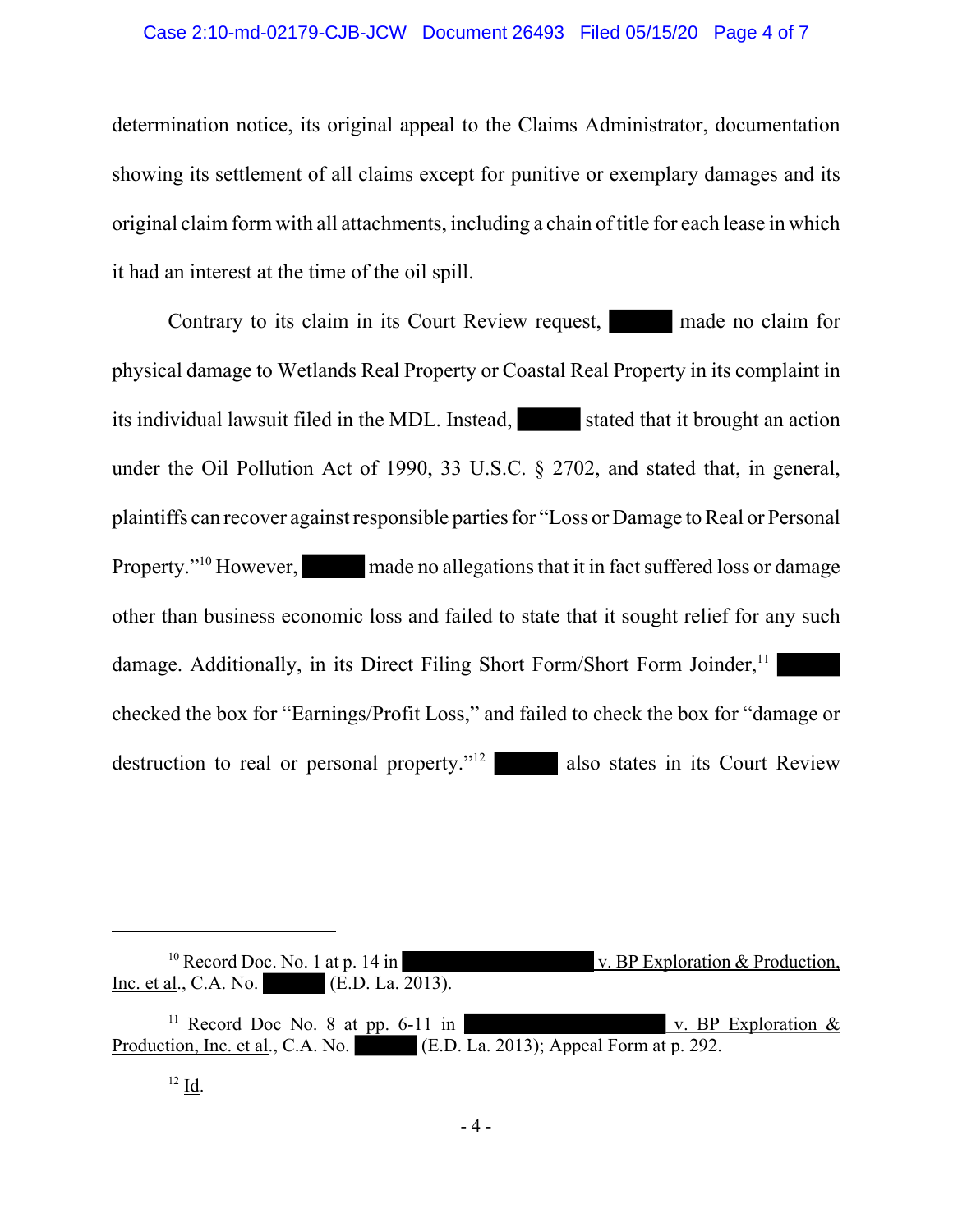Request that its Deepwater Horizon Economic and Property Damage Settlement Program claim it settled with the court-appointed neutrals was for solely economic loss.13

Thus, as stated by the Claims Administrator in its appeal determination, because made no claim for physical damage to Coastal Real Property or Wetlands Real property, it did not previously receive compensatory damages for any physical damage to such property. The Distribution Model does not assign any value to claims for punitive damages where the claimant failed to received compensatory damages.14 Additionally, the Claims Administrator is correct that the Halliburton/Transocean Settlements Program is limited by the 1:1 punitive to compensatory damages standard as set out in  $Exxon$ Shipping Co. v. Baker, 554 U.S. 471, 513 (2008), and because claimant failed to make a claim for or provide documentation sufficient to determine that it was eligible for compensatory damages due to physical damage to Coastal Real Property or Wetlands Real Property, it is not entitled to punitive damages.

Even if could establish that it is entitled to punitive damages, which it cannot, it has not demonstrated that its overriding royalty interests in the subject oil and gas leases meet the criteria for eligibility under the Wetlands Real Property or Coastal Real Property frameworks. First, as to its claim for Wetlands Real Property, claimant has failed to explain how its royalty interests in oil and gas leases qualify as ownership of a

<sup>&</sup>lt;sup>13</sup> Court Review Request, Counsel's Memorandum at p. 1.

<sup>&</sup>lt;sup>14</sup> Record Doc. No. 18797 at p. 3.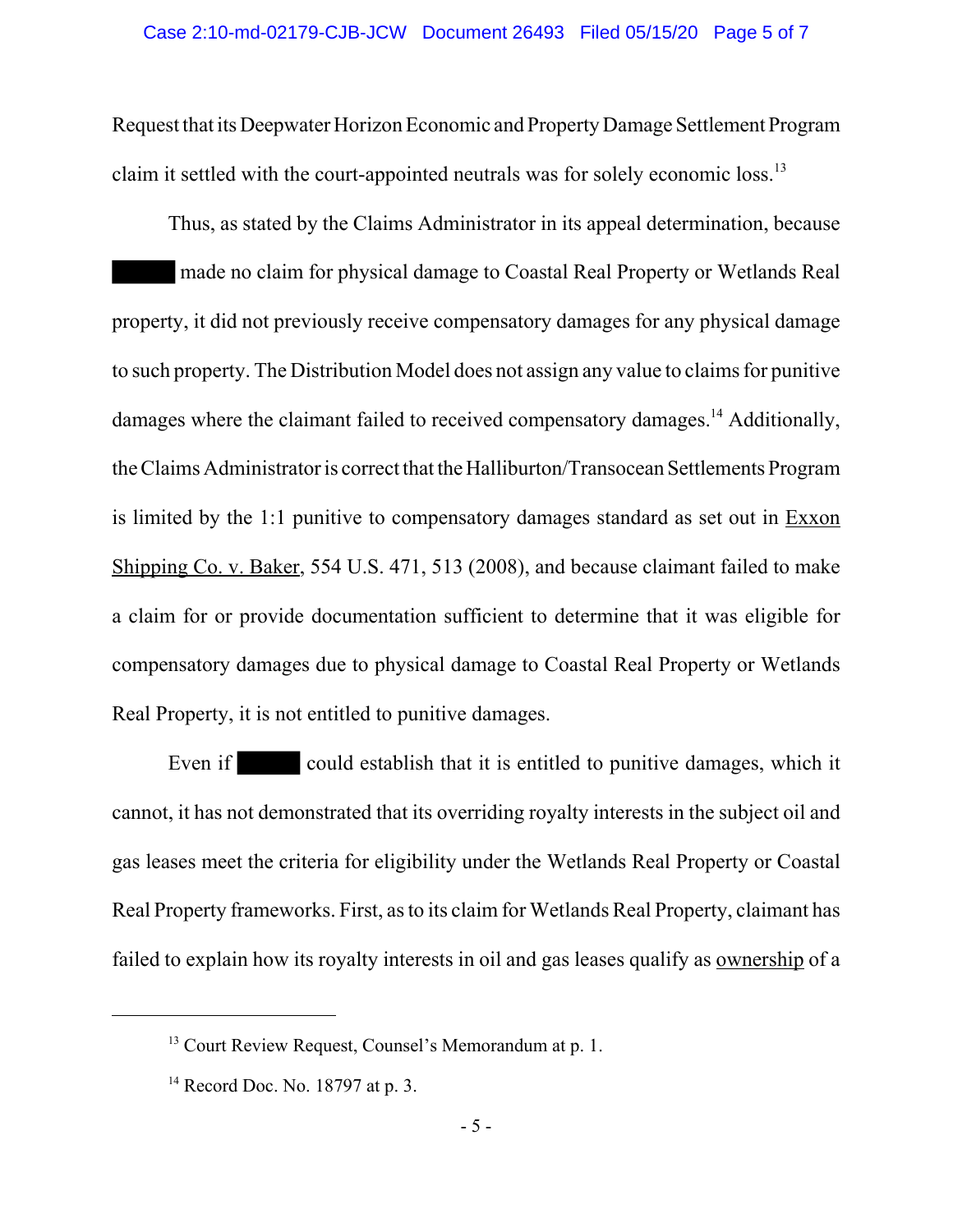parcel of property, as required for a Wetlands Real Property claim. All evidence submitted with its Court Review Request and elsewhere in the record demonstrates that it has overriding royalty interests in underlying leases of oil wells, which do not qualify as ownership of real property under the Deepwater Horizon Economic and Property Damage Settlement and the Distribution Model.

Second, even though lessees may be compensated in a claim for Coastal Real Property, has not explained how its property qualifies as compensable property under this category. The Distribution Model is clear that the Coastal Real Property category applies to property within the Coastal Real Property Zone, which includes "areas bordering the Gulf of Mexico from Florida to Texas where oil or other Spillrelated substances likely reached the shore."<sup>15</sup> It is clear that the Real Property Damage claim category was intended to compensate claimants who owned or leased real property on the coast of the Gulf of Mexico that was likely oiled.<sup>16</sup> In this instance, even if the Real Property Damage claim category could somehow be read to include offshore oil wells, the wells in question are located miles outside the compensable zone and claimant has attached no parcel eligibility request with SCAT or NRDA maps to the Court Review Request or otherwise that might render the properties eligible.<sup>17</sup>

 $16$  Id.

 $15$  Record Doc. No. 18797 at p. 4.

 $17$  See id. at p. 5.